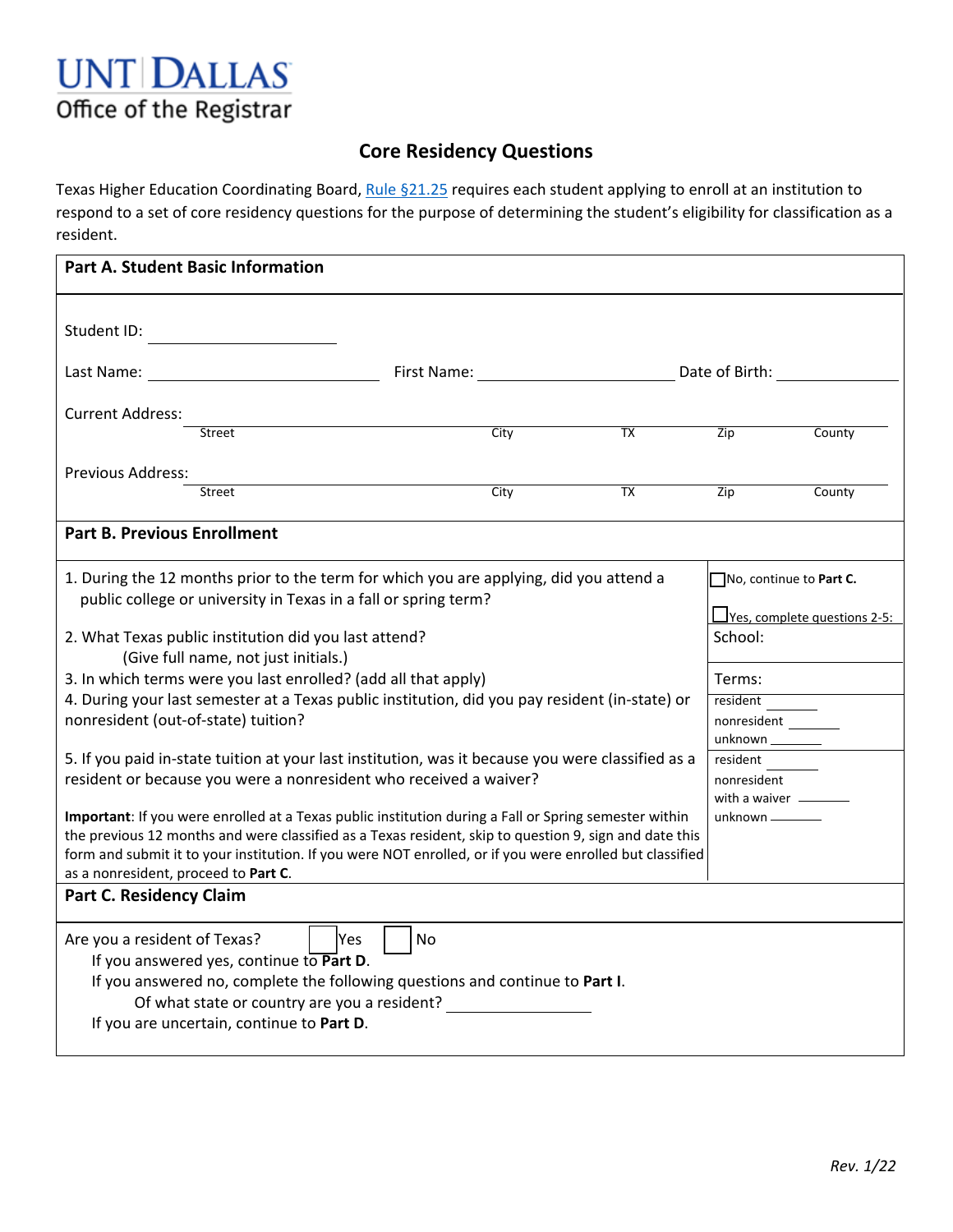| Part D. Acquisition of High School Diploma or GED                                                                                                                                                      |                                              |  |  |
|--------------------------------------------------------------------------------------------------------------------------------------------------------------------------------------------------------|----------------------------------------------|--|--|
| 1. a. Did you graduate or will you graduate from high school or complete a GED in TX prior<br>to the term for which you are applying?                                                                  | No<br>Yes                                    |  |  |
| 1. b. If you graduated or will graduate from high school, what was the name and city of the<br>school?                                                                                                 | School:                                      |  |  |
| 2. Did you live or will you have lived in TX the 36 months leading up to high school graduation                                                                                                        | Yes<br>No                                    |  |  |
| or completion of the GED?                                                                                                                                                                              |                                              |  |  |
| 3. When you begin the semester for which you are applying, will you have lived in TX for the                                                                                                           | No<br>Yes                                    |  |  |
| previous 12 months?                                                                                                                                                                                    |                                              |  |  |
| 4. Are you a U.S. Citizen or Permanent Resident?                                                                                                                                                       |                                              |  |  |
| Instructions to Part D:                                                                                                                                                                                | Yes<br>No                                    |  |  |
| 1. If you answered "no" to question 1a or 2 or 3, continue to Part E.                                                                                                                                  |                                              |  |  |
| If you answered "yes" to all four questions, skip to Part I.<br>2.                                                                                                                                     |                                              |  |  |
| If you answered "yes" to questions 1, 2, and 3, but "no" to question 4, complete the<br>3.                                                                                                             |                                              |  |  |
| Senate Bill 1528 Affidavit form.                                                                                                                                                                       |                                              |  |  |
| Part E. Basis of Claim to Residency                                                                                                                                                                    |                                              |  |  |
| 1. Do you file your own federal income tax as an independent taxpayer?                                                                                                                                 |                                              |  |  |
| (An independent tax payer should not be claimed as a dependent for tax purposes by                                                                                                                     | Yes<br>No                                    |  |  |
| another person. If you file a joint return with your spouse, answer "yes.")                                                                                                                            |                                              |  |  |
| 2. Are you claimed as a dependent or are you eligible to be claimed as a dependent by a                                                                                                                |                                              |  |  |
| Parent or court-appointed legal guardian?                                                                                                                                                              | Yes<br>No                                    |  |  |
| (To be eligible to be claimed as a dependent, your parent or legal guardian must provide at least<br>one-half of your support. A stepparent does not qualify as a parent if he/she has not adopted the |                                              |  |  |
| student.)                                                                                                                                                                                              |                                              |  |  |
| 3. If you answered "No" to both questions above, who provides the majority of your                                                                                                                     | Self                                         |  |  |
| support?                                                                                                                                                                                               | Parent or Guardian                           |  |  |
|                                                                                                                                                                                                        | Other (list):                                |  |  |
| Instructions to Part E.<br>If you answered "yes" to question 1, and "no" to question 2, continue to Part F.<br>1.                                                                                      |                                              |  |  |
| If you answered "yes" to question 2, skip to Part G.<br>2.                                                                                                                                             |                                              |  |  |
| If you answered "yes" to both questions 1 and 2, skip to Part G.<br>3.                                                                                                                                 |                                              |  |  |
| If you answered "no" to 1 and 2 and "self" to question 3, continue to Part F.<br>4.                                                                                                                    |                                              |  |  |
| If you answered "no" to 1 and 2 and "parent or guardian" to question 3, skip to Part G.<br>5.                                                                                                          |                                              |  |  |
| If you answered "no" to 1 and 2 and "other" to question 3, skip to Part H and provide an<br>6.<br>explanation, and complete Part I.                                                                    |                                              |  |  |
| Part F. Questions for students who answered "Yes" to Question 1 or "Self" to Question 3 of PART E.                                                                                                     |                                              |  |  |
|                                                                                                                                                                                                        |                                              |  |  |
| 1. Are you a U.S. Citizen?                                                                                                                                                                             | Yes<br><b>No</b>                             |  |  |
| 2. Are you a Permanent Resident of the U.S.? (U.S. Citizens check "no".)                                                                                                                               | No<br>Yes                                    |  |  |
| 3. Are you a foreign national whose application for Permanent Resident Status has been                                                                                                                 |                                              |  |  |
| preliminarily reviewed? (You should have received a fee/filing receipt or Notice of Action<br>(I-797) from USCIS showing your I-485 has been reviewed and has not been rejected).                      | No<br>Yes                                    |  |  |
| 4. Are you a foreign national here with a visa or are you a Refugee, Asylee, Parolee or here                                                                                                           |                                              |  |  |
| under Temporary Protective Status? If so, indicate which.                                                                                                                                              | Visa/Status:                                 |  |  |
| 5. Do you currently live in Texas? If you are out of state due to a temporary assignment                                                                                                               |                                              |  |  |
| by your employer or another temporary purpose, please check "no" and explain in Part H.                                                                                                                | Yes<br>No                                    |  |  |
| 6. a. If you currently live in Texas, how long have you been living here?                                                                                                                              | Months:<br>Years:                            |  |  |
|                                                                                                                                                                                                        | Go to College                                |  |  |
| b. What is your main purpose for being in the state? If for reasons other than those listed,<br>give an explanation in Part H.                                                                         | Establish/maintain a home<br>Work Assignment |  |  |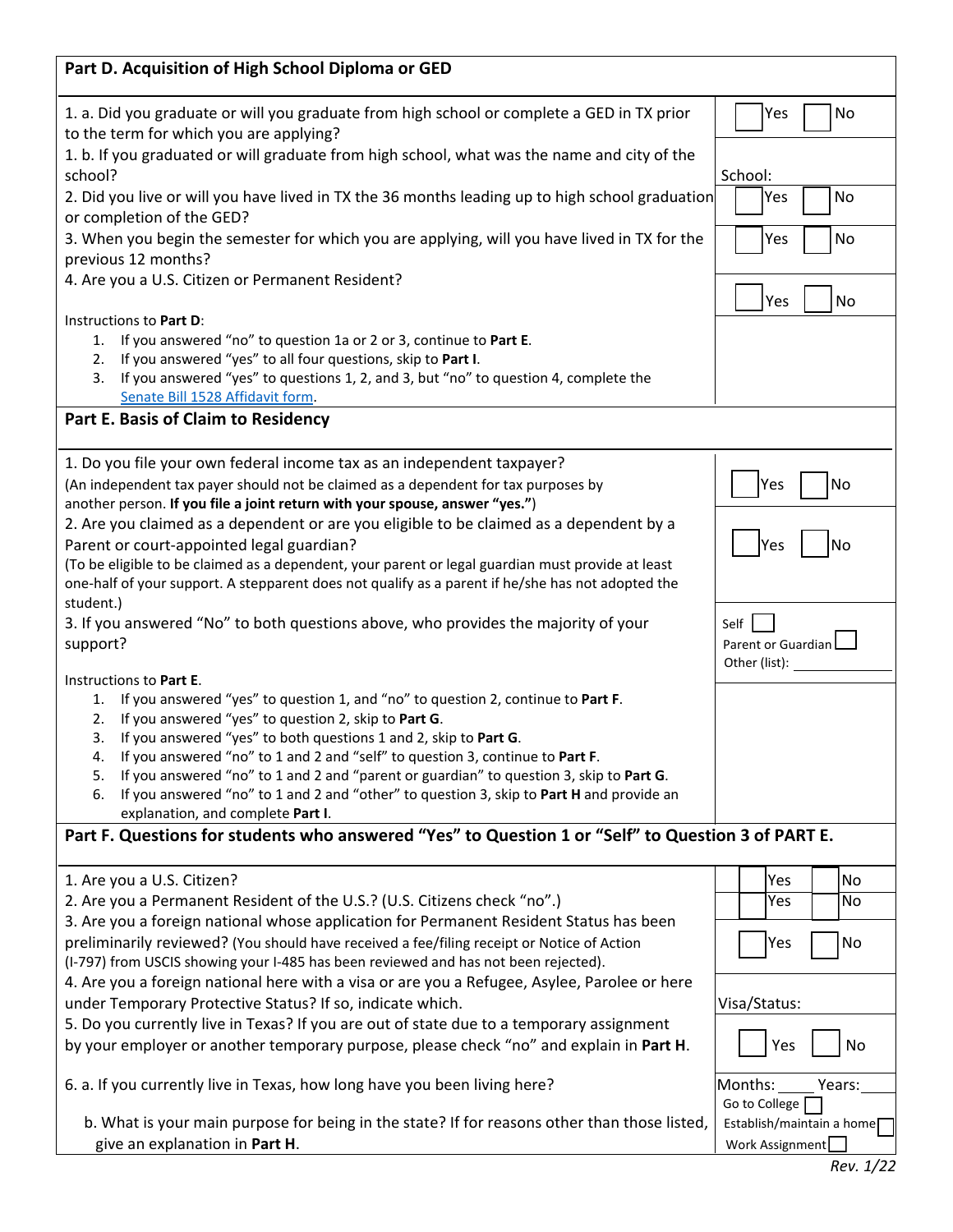| 7. a. If you are a member of the U.S. military, is Texas your Home of Record?                                               | No<br>Yes                 |
|-----------------------------------------------------------------------------------------------------------------------------|---------------------------|
| b. If not, what state will have been listed as your military legal residence for tax purposes                               |                           |
| on your Leave and Earnings Statement for the 12 months prior to enrollment?                                                 | State:                    |
| 8. Do any of the following apply to you? (Check all that apply)                                                             |                           |
| a. Hold the title (Warranty Deed, Deed of Trust, or other similar instrument that is                                        |                           |
| effective to hold title) to residential real property in Texas?                                                             | No<br>Yes                 |
| If yes, date acquired:                                                                                                      |                           |
| b. Have ownership interest and customarily manage a business in Texas without the                                           |                           |
| intention of liquidation in the foreseeable future?                                                                         | No<br>Yes                 |
| If yes, date acquired:                                                                                                      |                           |
| 9. While living in Texas, have you: (Check all that apply)                                                                  |                           |
| a. Been gainfully employed for a period of at least 12 consecutive months?                                                  | Yes<br>No                 |
| (Gainful employment requires an average employment of at least 20 hours per week                                            |                           |
| for one year or earnings equal to at least half of tuition and living expenses for one                                      |                           |
| 9-month academic year. Employment conditioned on student status such as work-study,                                         |                           |
| the receipt of stipends, fellowships or research or teaching assistanceships does not                                       |                           |
| constitute gainful employment.)<br>b. Received primary support through services from a social service agency for a period   | No<br>Yes                 |
| of at least 12 consecutive months?                                                                                          |                           |
| 10. a. Are you married to a person who has been classified as a Texas resident by a Texas                                   | No<br>Yes                 |
| public institution or who could answer "yes" to any part of question 8 or 9?                                                |                           |
| b. If yes, indicate which question (and which part of the question) could be answered yes                                   | Question:                 |
| by your spouse:                                                                                                             |                           |
| c. How long will you have been married to the Texas resident prior to enrollment?                                           | Months:<br>Years:         |
|                                                                                                                             |                           |
| Part G. Questions for students who answered "Yes" to Question 2 of PART E or who answered "Parent or                        |                           |
|                                                                                                                             |                           |
|                                                                                                                             |                           |
| <b>Guardian" to Question 3 of PART E.</b>                                                                                   |                           |
| 1. Is the parent or legal guardian upon whom you base your claim of residency a U.S. citizen?                               | No<br>Yes                 |
| 2. Is the parent or legal guardian upon whom you base your claim of residency a Permanent                                   |                           |
| Resident?                                                                                                                   | No<br>Yes                 |
| 3. Is this parent or legal guardian a foreign national whose application for Permanent                                      |                           |
| Resident Status has been preliminarily reviewed? (He or she should have received a fee/filing                               | Yes<br>No                 |
| receipt or Notice of Action (I-797) from the USCIS showing his or her I-485 has been reviewed                               |                           |
| and has not been rejected)<br>4. Is this parent or legal guardian a foreign national here with a visa or a Refugee, Asylee, |                           |
| Parolee or here under Temporary Protective Status? If so, indicate which.                                                   | Visa/Status:              |
| 5. Does this parent or guardian currently live in Texas? If he or she is out of state due to a                              |                           |
| temporary assignment by his or her employer or another temporary purpose, please                                            | Yes<br>No                 |
| check "no" and explain in Part H.                                                                                           |                           |
|                                                                                                                             |                           |
| 6. a. If he or she is currently living in Texas, how long has he or she been living here?                                   | Months:<br>Years:         |
| b. What is your parent's or legal guardian's main purpose for being in the state? If for                                    | Go to College             |
| reasons other than those listed, give an explanation in Part H.                                                             | Establish/maintain a home |
|                                                                                                                             | Work Assignment           |
| 7. a. If he or she is a member of the U.S. military, is Texas his or her Home of Record?                                    | No<br>Yes                 |
| b. If not, what state will have been listed as his or her military legal residence for tax                                  |                           |
| purposes on his or her Leave and Earnings Statement for the 12 months prior to                                              |                           |
| enrollment?                                                                                                                 | State:                    |
|                                                                                                                             |                           |
| 8. Do any of the following apply to your parent or guardian? (Check all that apply)                                         |                           |
| a. Hold the title (Warranty Deed, Deed of Trust or other similar instrument that is                                         |                           |
| effective to hold title) to residential real property in Texas?<br>If yes, date acquired:                                   | No<br>Yes                 |